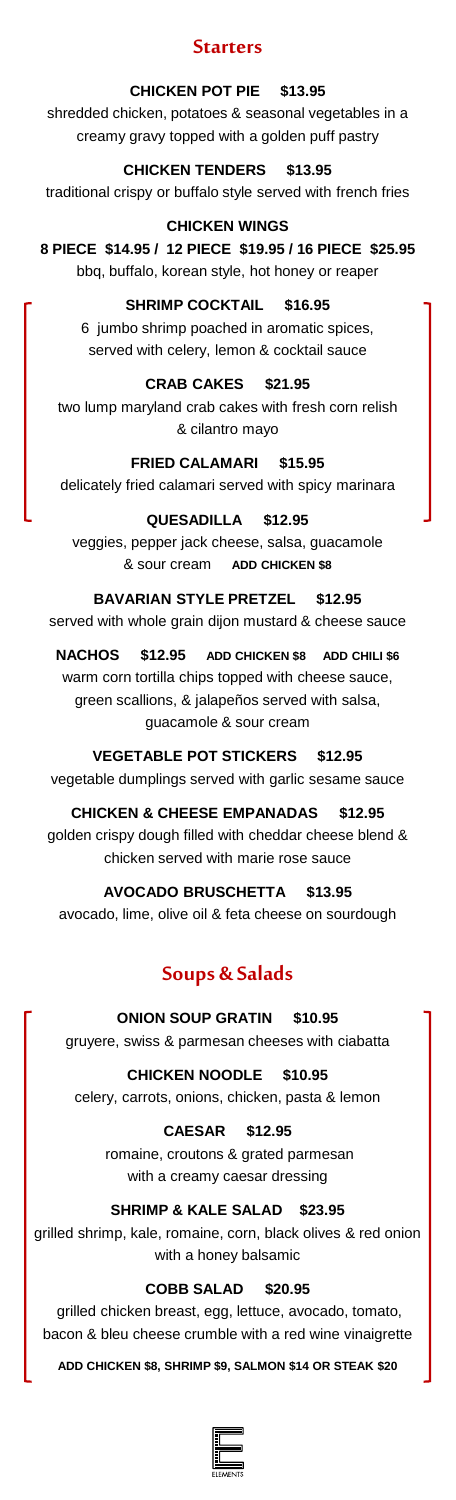### **Freshly Baked Pizzas**

**TRADITIONAL MARINARA \$13.95** marinara & mozzarella

### **PROSCIUTTO & ARUGULA \$16.95**

marinara, mozzarella, prosciutto, arugula & parmesan

HAWAIIAN BBQ CHCKEN \$15.95 fried chicken, bacon, pineapple, sautéed red onion & mozzarella

#### **MARGHERITA \$14.95**

marinara, fresh mozzarella & basil

### **Burgers**

*CHOICE OF FRENCH FRIES, SWEET POTATO FRIES OR SIDE SALAD*

#### **ELEMENTS \$21.95**

house seasoned ground beef, cheddar cheese, bacon, lettuce, tomato, onion rings, pickles, dijon mustard & mayo on a brioche roll

#### **SALMON \$20.95**

salmon, arugula, tomato & tartar sauce on a brioche roll

#### **VEGGIE \$19.95**

black beans, quinoa, chickpeas, lettuce & tomato on a multi grain bun

#### **TURKEY \$19.95**

house seasoned ground turkey topped with arugula, tomato & avocado on a multi grain bun

#### **Clubs, Paninis, Wraps**

#### **& Sandwiches**

**CHOICE OF FRENCH FRIES, SWEET POTATO FRIES OR SIDE SALAD**

#### **REUBEN SANDWICH \$20.95**

corn beef, swiss & sauerkraut on marble rye served with coleslaw & russian dressing

#### **TURKEY CLUB \$18.95**

with bacon, lettuce, tomato, swiss & mayo on a multi-grain bread

#### **GRILLED CHICKEN WRAP \$17.95**

mesclun greens, sliced apple & a jack-cheddar blend with honey mustard

**SALMON CLUB BLT STYLE \$18.95** sautéed red onion & basil mayo on sourdough bread

#### **CHICKEN CAPRI PANINI \$18.95**

tomato, mozzarella & basil with a balsamic glaze on ciabatta bread

### **BLACKENED CHICKEN SANDWICH \$18.95**

blackened chicken, monterey jack cheese, lettuce & tomato served on a brioche roll

### **STEAK SANDWICH \$23.95**

sliced steak & caramelized onions topped with swiss & pepper jack cheese served with parmesan fries

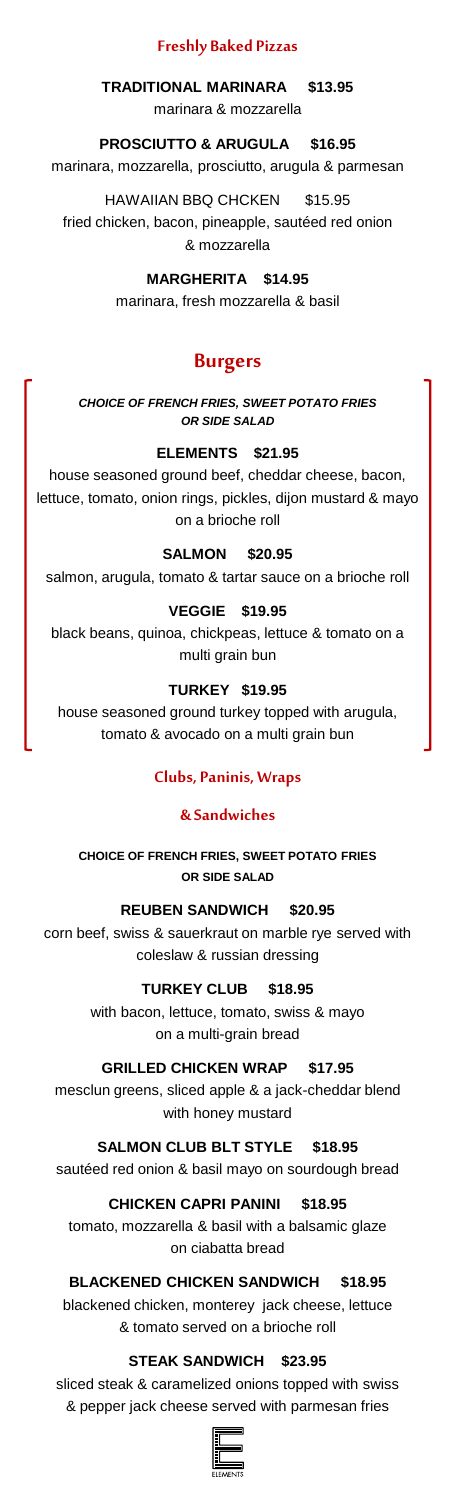### **Entrees**

### **CREATE YOUR OWN FETTUCCINI \$16.95**

your choice of sauce garlic & oil / marinara / vodka / pesto cream / alfredo **ADD CHICKEN \$8, SHRIMP \$9, SALMON \$14 OR STEAK \$20**

### **CHICKEN BREAST \$24.95**

served with roasted potatoes, mushrooms & pan jus

### **FLAT IRON STEAK FRITES \$29.95**

grilled & topped with garlic herbed truffle butter & served with parmesan fries

### **\*GRILLED NY STRIP STEAK \$36.95**

served au poivre style with mashed potatoes, carrots & asparagus

### **\*BERKSHIRE PORK CHOP \$34.95**

herb brined center cut pork chop, mushrooms, lemon herb mashed potatoes & sautéed spinach with bourbon au jus **\*SERVED WITH A SIDE SALAD** 

### **MEDITERRANEAN PENNE \$25.95**

shrimp, kale, black olives, tomatoes & mushrooms sautéed with white wine and an infused thyme, rosemary, garlic oil

### **GRANDMA'S MEATLOAF \$24.95**

house seasoned ground beef with bacon & BBQ sauce served with mashed potatoes, sautéed carrots & string beans

### **TERIYAKI SALMON \$28.95**

filet of salmon seared in teriyaki sauce, served with jasmine rice & a vegetable medley

### **FISH TACOS \$21.95**

tempura battered fish, coleslaw, avocado, cilantro & tartar sauce served on flour tortillas

### **SWEET & SPICY CATFISH \$26.95**

filet of catfish seared with blackening spice & brown sugar, served with yellow rice, sauteed asparagus & a creamy shallot sauce

### **SHRIMP SCAMPI \$27.95**

shrimp sauteed in garlic, olive oil & white wine served with vegetable rice

# **ALL DAY AMERICAN BREAKFAST \$17.95**

two eggs any style with bacon, sausage, home fried potatoes & toast

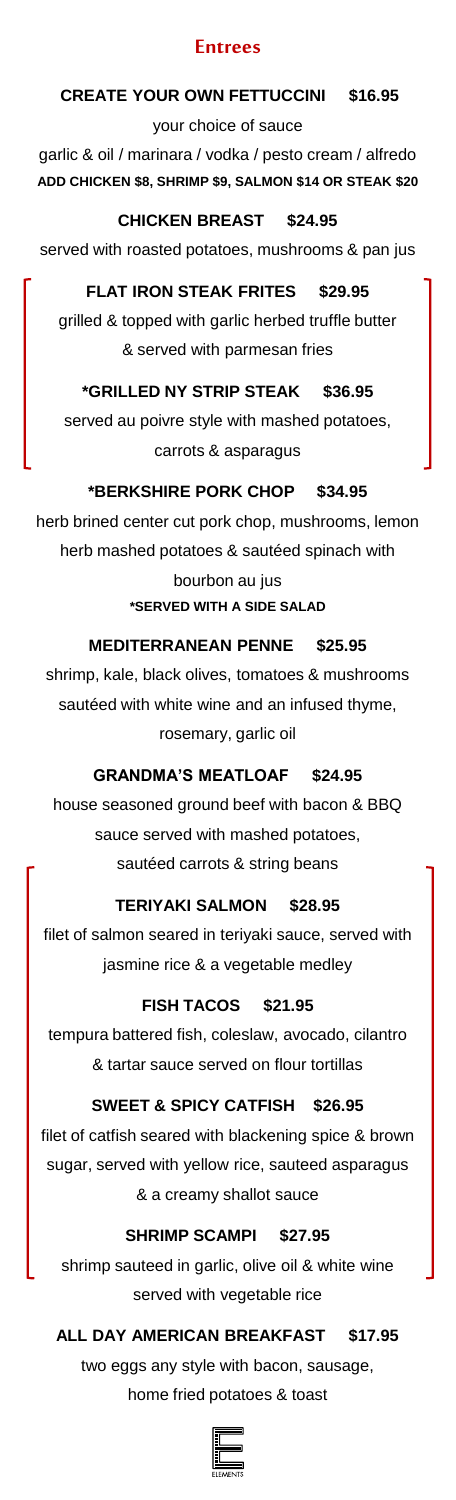### **Sweet & Salty Ending**

**JUNIOR'S ORIGINAL NY CHEESECAKE \$13.95 CHOCOLATE CAKE \$9.95**

**TIRAMISU \$10.95**

**BROWNIE A LA MODE \$10.95**

**FRESH FRUIT PLATE \$12.95**

**FRENCH APPLE TART A LA MODE \$12.95**

**BANANA BREAD PUDDING A LA MODE \$10.95**

**PEACH COBBLER A LA MODE \$11.95**

**HAGEN-DAZS ICECREAM \$6.95** vanilla, chocolate or strawberry

**CHEESE PLATE \$26.95** Trio of cheeses: krystal cheddar, vermont shepherd verano or invierno (seasonal) & barneveld bleu served with traditional crackers, fig loaf & grapes *no substitutions*

**Steamy Ending**

**HOT CHOCOLATE OR MILK \$4.50** 

**HOT TEA \$4.50** regular or decaffeinated

### **MIGHTY LEAF TEAS \$6.50**

organic breakfast, earl grey, bombay chai, green tea tropical, organic green dragon, white orchid, chamomile citrus,organic mint melange or ginger twist

**ESPRESSO single \$4.50 or double \$5.50**

**CAPPUCCINO OR LATTE \$5.50** 

**AMERICAN COFFEE \$4.50** regular or decaffeinated

**IRISH COFFEE \$14**

freshly brewed coffee, jameson irish whiskey & brown sugar topped with whipped cream & cinnamon

### **ICED COFFEE \$4.50**

*ADD FLAVOR TO ANY COFFEE \$1 caramel, vanilla or hazelnut*

# **Happy Ending**

**PORT WINE \$12**  fonseca, 10-year tawny

**ESPRESSO MARTINI \$18** absolut vodka, kahlua & freshly brewed espresso

**BRANDY ALEXANDER \$17** brandy, dark creme de cacao, half & half

**FRENCH MARTINI \$18** ketel one vodka, chambord, pineapple juice

**CHOCOLATE MARTINI \$18** stoli vanilla vodka, kahlua & baileys

 **VOSS PREMIUM BOTTLED WATER 375ml - \$6.50 / 800ml - \$8.50** still or sparkling